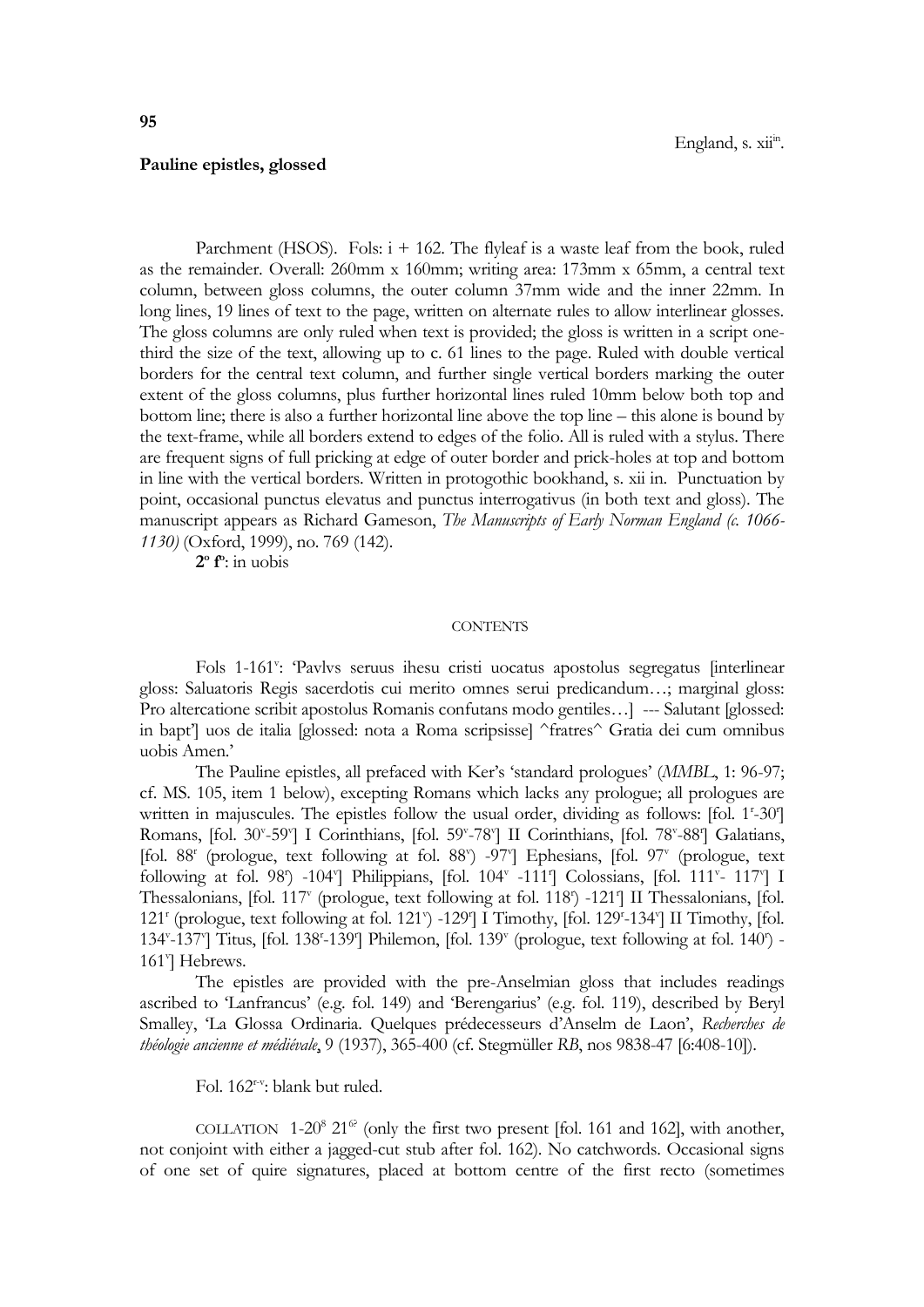cropped) in the script of the main text, written in roman numerals, with a punctus before and after (.I.-.XX.); there are rare signs of the concomitant quire signatures in the same position and style on the last verso (e.g. fol. 72": .IX.; fol. 96": .XII. [cropped]). More frequent are the signs of another set of quire signatures written in lead at bottom centre of the last verso. It is perhaps this hand which draws the face of a long-haired girl in the bottom margin of fol. 80.

TEXTUAL PRESENTATION AND DECORATION At the opening of each epistle, large pen and ink capitals, occupying half the central text space and often extending into the upper or lower margin. They are designed with interlace pattern, vine-stems and grotesques, including a jester growing out of the foliage (fol. 1), a leopard in the process of gnawing and being gnawed (fol. 78"),an Amazonian warrior (fol. 88"), two leopards rampant with between them a disconcerted cow (fol. 140). The first two initials are ochre washed, the rest left plain. Each prologue written in majuscules with opening initial drawn only in outline. Initial three or four lines of each epistle in decorative uncial style capitals. No original chapter divisions; one-line capitals for verses in the text ink, a few ochre washed. Running titles to indicate the biblical book added s. xii ex. on most rectos. There is a brief description of the decoration, with a suggestion of possible connections with St Albans, at T. S. R. Boase, English Art 1100-1216 (Oxford, 1953), 99-100, fol. 88<sup>v</sup> reproduced as plate 33a; it does not, though, appear in Thomson. See also AT no. 36 (7), dating the illumination s.  $xii^{2/4}$ , and plate iii (fol. 88°).

BINDING Leather, browned with age, over unbevelled wooden boards, s. xii, with padded half-moon shaped tabs at top and tail for withdrawing from a book-chest (most of the black and gold cloth covering remains on the lower tab). Sewn on three thongs taken through the side of the board, as in Pollard's Figure 2. The spine has an inscription, written from bottom to top, identifying contents, s. xii: 'Epistole Pauli glossate secundum Ansell'' (i.e. ANSELM OF LAON). Graham Pollard published an image showing the inscription on the spine in his 'The Construction of English Twelfth-century Bindings', *The Library*, 5th ser., 17 (1962), 1-22 at plate ii facing 17. There is another inscription at top left of lower board, s. xv: 'Epistole Pauli glosate'. The stub of a cloth strap, with three intact brass nails, at the middle of the upper board and a nail to fix it in the middle of the lower board. Chain staple marks in Watson's positions 4 and 5, in the second case with intact nails; both probably date from after the manuscript's arrival in ChCh (see Appendix I). Pastedowns medieval parchment. On the front pastedown, a ChCh bookplate.

PROVENANCE There are two indications of medieval use, neither at all specific about the context: (a) 'Epistole Pauli glosate glosa cum interlineari' (the front pastedown; anglicana, s. xv in., same hand as inscription on lower board); (b) erased inscriptions of ownership (the front and rear pastedowns, fols i, 161<sup>v</sup>, 162), as also 'Cum sumus in celo letemur pectore leto Ryght welbelo< >' (fol. i, s. xv).

In the late sixteenth century, the book belonged to Thomas Carpender: 'Amicitia Mortui viuunt | Pariuntur voluptates pecunia' (not in Walther), followed by an erased ownership note ('Thomas Carpender me possidet'), above which he also writes 'Kyngesham' (the rear pastedown); and the erased 'Thomas Carpender', above a motto 'Nil plus valet ad ponendum laborem' (fol. i); he also signed between epistles: his name is still visible at fol. 78<sup>v</sup> and in the initial at fol. 134<sup>v</sup>; further erased instances are at fol. 30<sup>v</sup>, 59<sup>v</sup> and 161<sup>v</sup>. A longer version of the motto, 'Nil plus valet ad ponendum laborem quam quid cognitum sit nil profici aut frustra si esse susceptum' appears on fol. 162<sup>v</sup>. Carpender was the person on whom the manor and advowson of Kingsham, near Chichester, was settled in 1562: see *VCH Sussex*, 3:105. As he wrote the loconym on the end pastedown with his note of possession, Carpender may have come by this volume after that date, but, if so, he could not have enjoyed it for long. By the end of 1565 he was dead, for the following year his